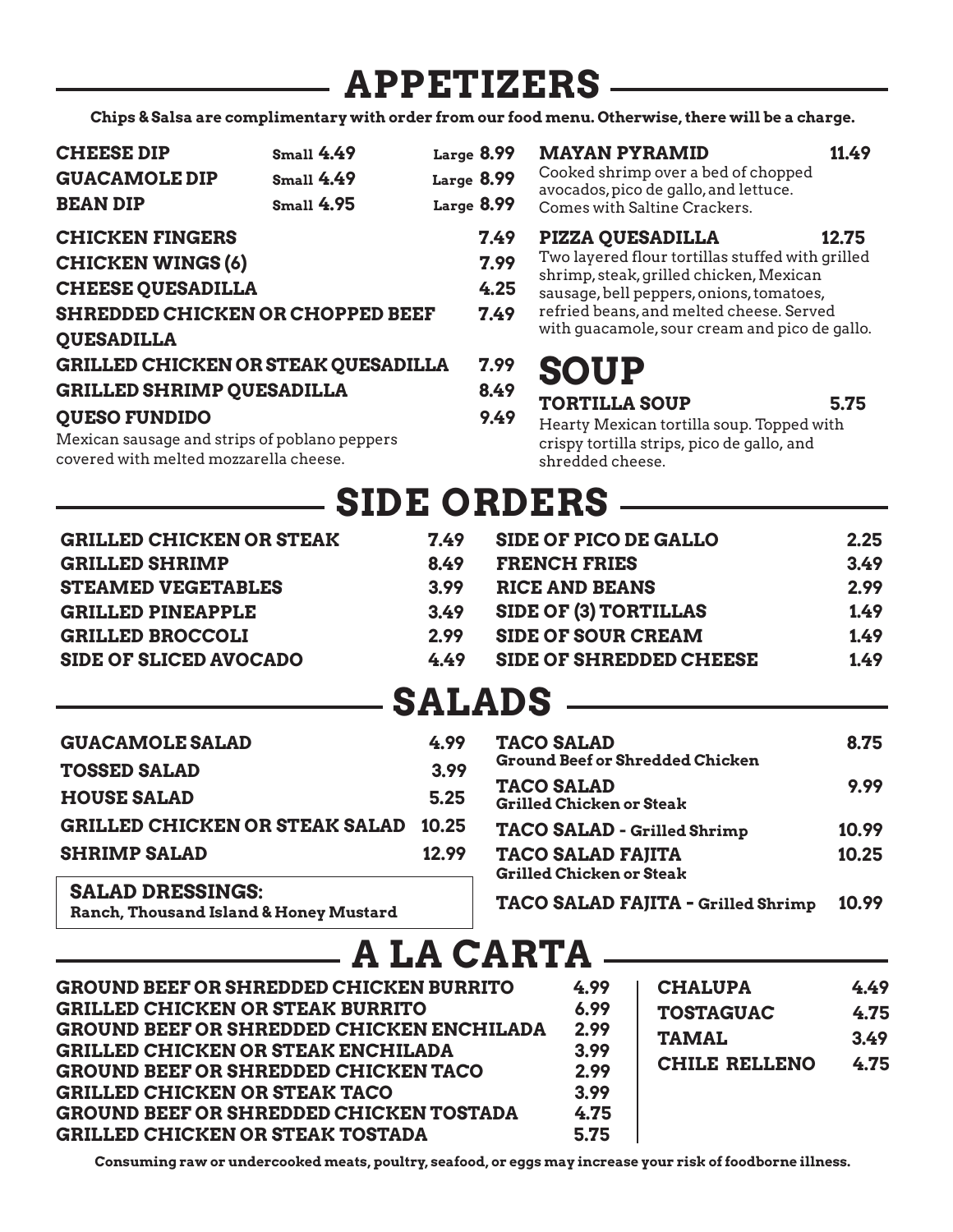## **NACHOS**

| <b>CHEESE NACHOS</b>                                                                                                                                 | 5.99  |
|------------------------------------------------------------------------------------------------------------------------------------------------------|-------|
| <b>BEAN NACHOS</b>                                                                                                                                   | 6.25  |
| <b>BEEF &amp; BEAN NACHOS</b>                                                                                                                        | 7.99  |
| <b>CHICKEN OR BEEF NACHOS</b>                                                                                                                        | 7.99  |
| <b>GRILLED CHICKEN OR STEAK NACHOS</b>                                                                                                               | 9.99  |
| <b>SHRIMP NACHOS</b>                                                                                                                                 | 10.25 |
| <b>NACHOS SUPREMOS</b><br>Cheese nachos with assorted toppings of beef, chicken<br>and beans, all covered with lettuce, tomatoes, and<br>sour cream. | 10.49 |
| <b>NACHOS MEXICANOS</b><br>Nachos topped with grilled shrimp shielsen strips                                                                         | 12.49 |

Nachos topped with grilled shrimp, chicken strips, refried beans, jalapeños and cheese.

### **NACHOS LA HACIENDA 11.99**

Nachos topped with steak or chicken strips beans and cheese. Served with lettuce, guacamole, pico de gallo and sour cream.

#### **NACHOS REALES 12.49**

Nachos topped with grilled chicken or steak strips. Served with sauteéd onions, broccoli, mushrooms, carrots, tomatoes, bell peppers and zucchini.

#### **NACHOS FAJITA 10.99 CHICKEN OR BEEF**

Nachos topped with tender strips of marinated chicken or steak. Served with sauteéd onions, bell peppers and tomatoes.

**NACHOS FAJITA SHRIMP 11.75**

## **COMBINACIÓNES**

### **COMBINATION DINNERS • \$10.49 • NO CHANGES OR SUBSTITUTIONS ARE ALLOWED!**

- **1 One Taco, two Enchiladas & Mexican Rice**
- **2 One Taco, one Enchilada & one Chalupa**
- **3 One Taco, one Enchilada & one Chile Relleno**
- **4 Two Tacos, one Enchilada & one Chili con Queso**
- **5 Two Beef Enchiladas, Mexican Rice & Beans**
- **6 One Beef Enchilada, one Taco, Rice & Beans**
- **7 One Beef Enchilada, one Chili Relleno, Rice & Beans**
- **8 One Beef Enchilada, one Tamale, Rice & Beans**
- **10 Two Beef Tacos, Mexican Rice & Beans**
- **11 One Beef Burrito, one Taco, & one Enchilada**
- **13 One Beef Burrito, one Enchilada, & one Tamal**
- **15 One Beef Burrito, one Taco, & one Tamal**
- **16 One Beef Burrito, one Chalupa, & one Chile Relleno**
- **17 One Beef Burrito, one Enchilada, Rice & Beans**
- **19 One Beef Burrito, one Enchilada, & one Chalupa**
- **21 One Beef Burrito, one Taco, & one Chalupa**
- **22 One Beef Burrito, one Taco, & one Chile Relleno**
- **24 One Beef Burrito, one Taco, Mexican Rice & Beans**

| <b>VEGETARIANOS</b>       |  |
|---------------------------|--|
| $(37T$ CRTADIANI DI ATROV |  |

|    | (VEGETARIAN PLATES)                                                                                                                                                                      |       |
|----|------------------------------------------------------------------------------------------------------------------------------------------------------------------------------------------|-------|
| A  | One Chalupa, one Enchilada & Beans                                                                                                                                                       | 9.75  |
| B  | Two Bean Burritos with cheese dip on top                                                                                                                                                 | 9.75  |
| C. | One Bean Burrito, one cheese Enchilada, a Tostada & Cheese Dip                                                                                                                           | 9.75  |
| D  | One Burrito, one Quesadilla & Chalupa                                                                                                                                                    | 9.75  |
|    | <b>VEGETARIAN FAJITAS</b>                                                                                                                                                                | 11.99 |
|    | Onions, tomatoes, bell peppers, mushrooms, zucchini, broccoli, rice, beans and salad                                                                                                     |       |
|    | <b>VEGETARIAN QUESADILLA</b><br>A flour tortilla stuffed with shredded cheese, sautéed onions, bell peppers, tomatoes,<br>broccoli, zucchini, carrots & mushrooms                        | 7.75  |
|    | <b>VEGETARIAN TACO SALAD</b><br>Taco salad filled with sautéed onions, tomatoes, bell peppers, zucchini, carrots, broccoli & mushrooms.<br>Served with lettuce, sour cream and quacamole | 9.99  |

**Consuming raw or undercooked meats, poultry, seafood, or eggs may increase your risk of foodborne illness.**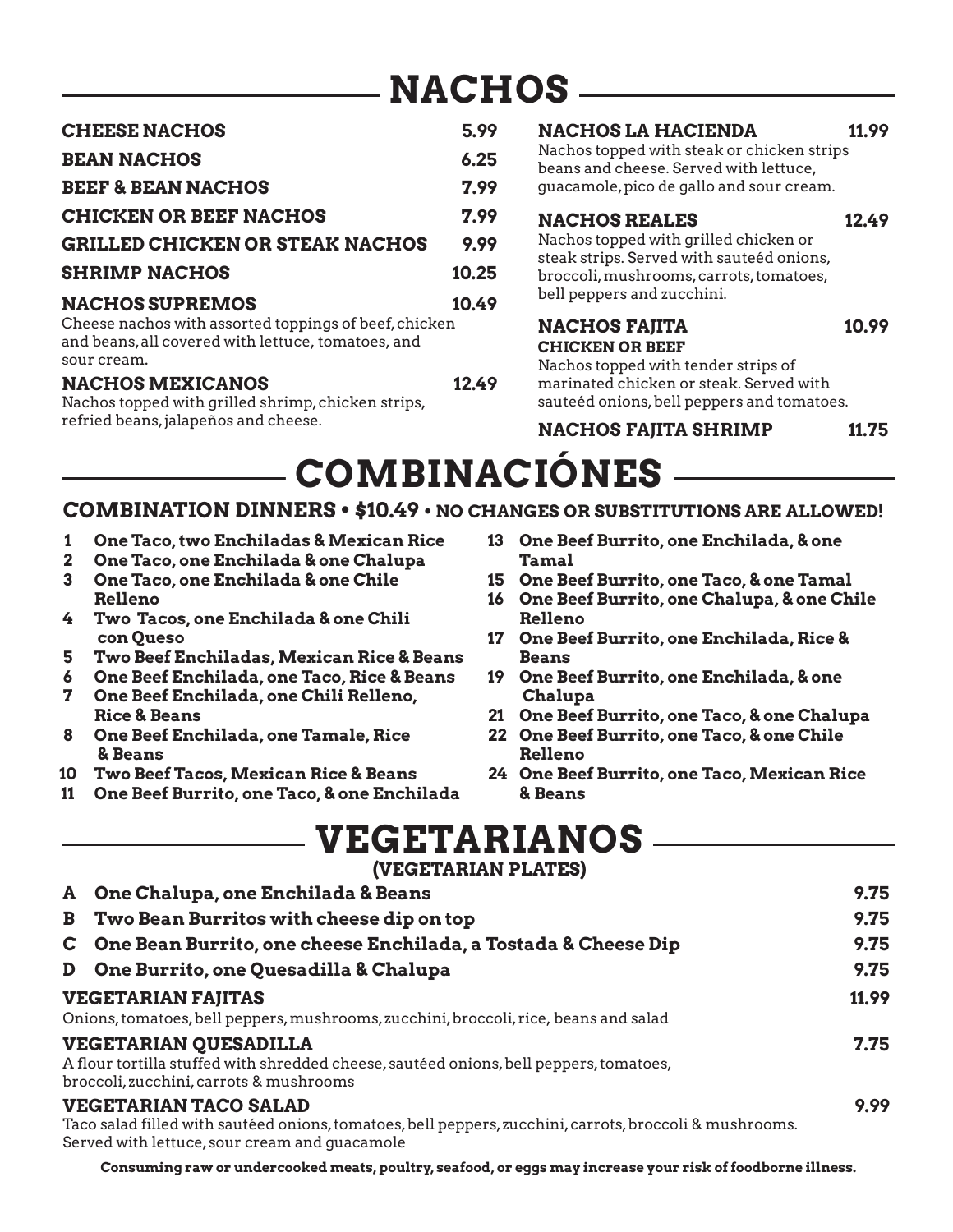# Effecial idac<sup>2</sup> Served with flour or corn tortillas.

#### **MOLCAJETE AZTECA 17.25**

**14.99**

**13.99**

Tender marinated strips of chicken, steak, shrimp and chorizo with sautéed onions, bell peppers, tomatoes, and Mexican cactus. All cooked with a special sauce and melted shredded cheese.

#### **LA HACIENDA SPECIAL 15.49**

We use our special recipe to cook tender strips of beef, chicken, shrimp and chorizo with sautéed onions, bell peppers and tomatoes.

#### **FAJITA HAWAIIANA**

 **14.99** Marinated strips of chicken, shrimp, chorizo, pineapple, sautéed onions and bell peppers. Topped with melted shredded cheese.

#### **FAJITA DEL MAR**

Fajita with scallops, shrimp, fish strips, surimi and mussels. Grilled with onions, bell peppers and tomatoes. 

#### **FAJITAS FUNDIDAS**

Mixed fajita all covered with melted shredded cheese.

#### **QUESADILLA FAJITA CHICKEN or BEEF 10.25 10.99**

**QUESADILLA FAJITA SHRIMP** A flour tortilla stuffed with fajitas, sour cream and guacamole salad.

### **LA HA POTATO 10.25**

Baked potato loaded with a chicken, beef, or mixed fajita with melted cheese on top and our special chipotle sauce.

### **CHICKEN OR BEEF FAJITA 12.99**

Tender chicken or steak strips seasoned & grilled with sautéed onions, bell pepper and tomatoes.

#### **SHRIMP FAJITAS**

Grilled shrimp served with sautéed onions, . bell pepper and tomatoes.

#### **FAJITA JALISCO**

Marinated tender strips of beef, chicken and shrimp with sautéed onions, bell pepper and tomatoes.

#### **CINTURITAS CHICKEN or STEAK 14.99 12.99 CINTURITAS SHRIMP**

Your choice of meat grilled with carrots, zucchini, mushrooms, and broccoli smothered in our special Cinturita sauce with melted cheese on top and a side salad.

## **CARNES (MEATS)**

**STEAK LA HA 14.99** Tender grilled T-bone steak served with rice, beans, and fries.

#### **STEAK MEXICANO** 14.99

T-bone steak topped with cooked onions, tomatoes, bell peppers, with a side of rice, beans and tortillas.

#### **STEAK TAMPIQUENO** 14.99

A tender piece of steak and a cheese enchilada. Served with rice, beans, and guacamole salad.

#### **CARNE ASADA 13.25**

Tender piece of steak served with rice, beans, tomatoes, and guacamole salad.

#### **CHILE VERDE 13.25**

Beef chunks with green tomatillo sauce. Served with rice and beans.

#### **CHILE COLORADO 13.25**

Beef chunks with red chili sauce. Served with rice and beans.

**STEAK & SHRIMP 15.25** Tender Ribeye steak grilled with shrimp. Served with rice and steamed vegetables.

#### **STEAK RANCHERO 14.99**

T-bone steak with hot sauce on the top, Mexican rice, beans and tortillas.

#### **STEAK EMPANIZADO 14.99**

A breaded and deep fried tender piece of steak. Served with rice, beans and sliced grilled onions.

| <b>TACOS CARNE ASADA</b>                        | 12.49 |
|-------------------------------------------------|-------|
| Three flour tortillas stuffed with steak chunks |       |

ir tortillas stuffed with steak chunks, pico de gallo and beans.

#### **CARNITAS 12.49**

Pork tips with rice, beans, salad and tortillas.

#### **STEAK NORTEÑO 14.25**

A thin cut Sirloin steak grilled with onions and fresh jalapeño peppers. Served with slices of avocado, rice and beans.

| <b>RARE</b>            | <b>MEDIUM RARE</b>     | <b>MEDIUM</b>          | <b>MEDIUM-WELL</b>        | <b>WELL DONE</b>    |
|------------------------|------------------------|------------------------|---------------------------|---------------------|
| <b>Red Cool Center</b> | <b>Warm Red Center</b> | <b>Pink Hot Center</b> | <b>Slight Pink Center</b> | <b>White Center</b> |

**Consuming raw or undercooked meats, poultry, seafood, or eggs may increase your risk of foodborne illness.**



**14.99**

**14.99**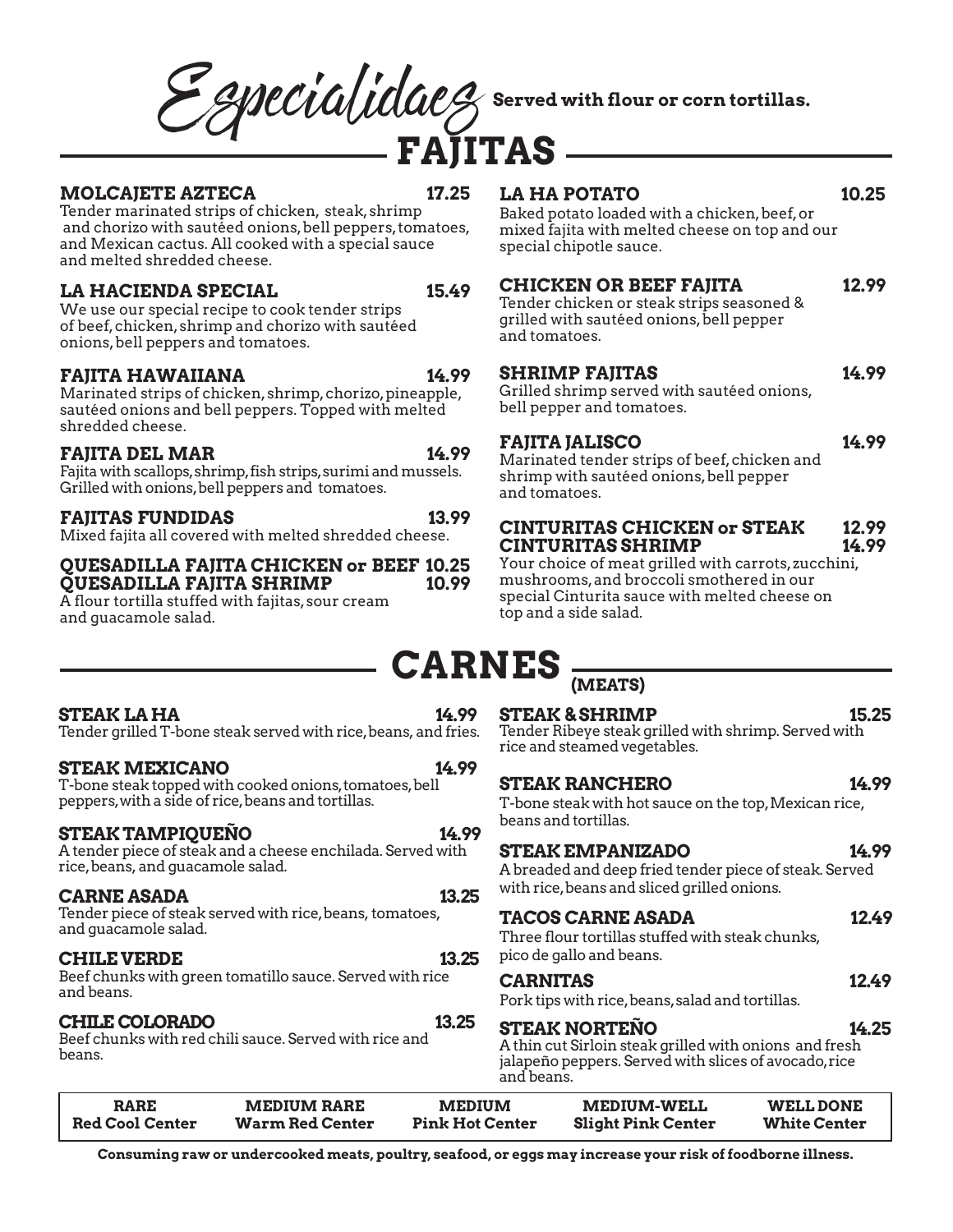## **POLLO (CHICKEN)**

#### POLLO MEXICANO 12.49

Grilled chicken breast with sautéed onions, tomatoes, and bell peppers. Served with rice and beans.

#### **ARROZ CON POLLO 12.49**

Grilled chicken strips over a bed of rice and covered with cheese dip. Served with guacamole salad.

#### **MILANESA DE POLLO 12.49**

Deep fried breaded chicken breast. Served with rice, beans and a salad.

#### **POLLO LA HA 12.49**

Grilled chicken breast cooked with onions, tomatoes, bell peppers, mushrooms and zucchini. Served with rice and beans.

#### POLLO POBLANO 12.49

Grilled chicken breast cooked with slices of poblano pepper. Topped with cheese dip and served with rice, beans and salad.

#### POLLO RANCHERO 12.49

Grilled chicken breast topped with ranchero sauce. Served with rice, beans and salad.

## **PESCADOS Y MARISCOS**

#### **CAMARONES HAWAIIANOS 13.99**

Grilled shrimp cooked with pineapple and mushrooms. Served with rice and guacamole salad.

#### **CAMARONES EMPANIZADOS 13.99**

Breaded shrimp dipped in butter. Served with rice and guacamole salad.

#### **CAMARONES MEXICANOS 13.99**

Grilled shrimp with sautéed onions, tomatoes and bell peppers, over a bed of rice served with guacamole salad.

#### **CAMARONES RANCHEROS 13.99**

Grilled shrimp with sautéed onions, tomatoes and bell peppers. Topped with ranchero sauce and served with rice and guacamole salad.

#### **CAMARONES A LA DIABLA 13.99**

Sautéed shrimp cooked in a hot, spicy sauce. Served with rice and salad.

### **CAMARONES AL MOJO DE AJO 13.99**

Sautéed shrimp cooked in garlic. Served with rice and salad.

#### **3 FISH OR SHRIMP TACOS 12.75**

Your choice of grilled and seasoned fish or shrimp topped with lettuce in a crispy shell and a soft flour tortilla with melted cheese in between, and our special taco sauce on the side to add extra flavor.

#### POLLO CON HONGOS 12.49

Grilled chicken breast cooked with mushrooms, topped with cheese dip. Served with rice, beans and salad.

#### **CHORI POLLO 13.25**

Grilled chicken breast topped with cheese dip and chorizo. Served with rice, beans and salad.

### **CHICKEN SALSA VERDE 12.49**

Grilled chicken breast strips cooked and covered with cheese dip and our delicious salsa verde (green sauce). Served with rice and beans, and a salad with sour cream, tomato and cheese.

#### **POLLO SINALOA 12.49**

Grilled chicken breast served over a bed of rice and beans, topped with pico de gallo, sour cream and sliced avocado.

### **POLLO HAWAIIANO 12.49**

Grilled chicken breast cooked with pineapple and mushrooms and covered with cheese dip. Served with rice, beans and a salad.

## **(SEAFOOD)**

### **COCKTEL DE CAMARONES 13.99**

Shrimp served with chopped onions, tomatoes, peppers and avocados, mixed with our special sauce.

### **CAMARONES AL AJILLO 13.99**

Shrimp grilled with mushrooms, cooked with chopped garlic and guajillo pepper. Served with rice and guacamole salad.

#### **FILETE VERACRUZANO 12.99**

A fish fillet grilled to perfection and covered with our special vegetable sauce. Served with rice and guacamole.

#### **FILETE DE PESCADO 12.99**

A fish fillet grilled and seasoned with our secret recipe. Served with rice and guacamole salad.

### **FILETE EMPANIZADO 12.99**

A fish fillet breaded and fried to a golden brown. Served with rice and guacamole salad.

### PESCADO TEMAXCAL 14.75

A steamed fish fillet cooked with vegetables, cilantro, and shrimp. Served with rice, beans and a guacamole salad.

**Consuming raw or undercooked meats, poultry, seafood, or eggs may increase your risk of foodborne illness.**



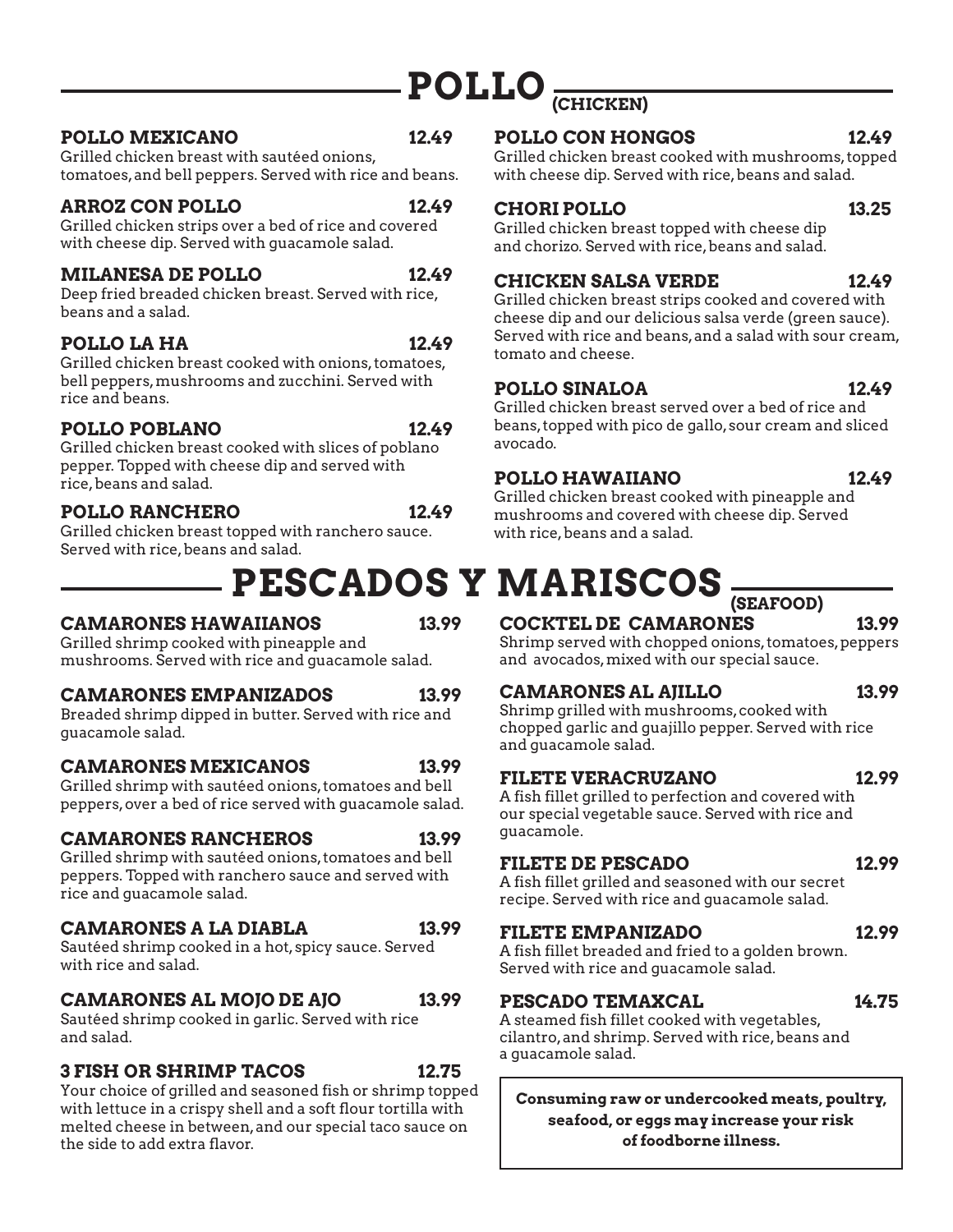Especialidaes

**ESPECIALDADES MIXTAS**

**(MIXED SPECIALTIES)**

#### **BURRITO FAJADO 12.49**

A flour tortilla wrapped around beans and chicken or beef. Served with a small portion of fajitas, rice and

#### **BURRITO SPECIAL 8.99**

One beef burrito with cheese, lettuce and sour cream.

#### **BURRITO REAL 10.49**

guacamole salad.

A beef or chicken burrito covered with lettuce, cheese and sour cream, with rice and beans on the side.

#### **BURRITO CALIFORNIA 12.25**

Flour tortilla stuffed with grilled chicken or steak, rice, beans, lettuce, guacamole, pico de gallo and sour cream, covered with cheese sauce.

#### **GUADALAJARA 10.99**

One Chicken burrito and one chicken enchilada topped with lettuce, guacamole, sour cream and pico de gallo.

#### **BURRITO DELUXE 10.99**

Two flour tortillas wrapped around beans and chicken, topped with cheese, lettuce, tomatoes, special sauce and sour cream.

#### **BURRITO LOCO 12.25**

X-tra Large flour tortilla, stuffed with grilled chicken or Beef, beans lettuce, guacamole, pico de gallo and sour cream.

#### PAELLA MEXICANA 14.49

Shrimp, scallops, clams, chicken and chorizo all grilled with onions and bell pepper and served over a bed of rice with a side of tortillas.

#### **CHILAQUILES MEXICANOS 10.49**

Tortilla chips covered with chunks of chicken. Cooked with our special sauce, and served with rice and salad.

#### **TAQUITOS MEXICANOS** 10.49

Four rolled corn tortillas, stuffed with beef or chicken, and deep fried. Served with lettuce, guacamole salad and sour cream.

**CHILES RELLENOS 10.49**

Two poblano peppers, stuffed with cheese, topped with ground beef and sauce.

#### **SPECIAL DINNER 13.49**

Chalupa, taco, chile relleno, tamale, enchilada, rice and beans.

### **QUESADILLA RELLENA Chicken or Beef 9.25**

 **Shrimp 10.49**

A flour tortilla grilled and stuffed with cheese, chopped beef, chicken or shrimp and refried beans. Served with lettuce, guacamole and sour cream.

#### **ENCHILADAS RANCHERAS 10.99**

Three cheese enchiladas, topped with tomatoes, onions, peppers and enchilada sauce. Served with salad.

### **ENCHILADAS SUPREMAS 10.99**

Four rolled corn tortillas, one beef, one chicken, one cheese, and one bean. Topped with enchilada sauce, cheese, lettuce, tomato and sour cream.

#### **ENCHILADAS SUIZAS 10.99**

Three chicken enchiladas topped with cheese, salsa verde, and sour cream. Served with beans and rice.

#### **CHIMICHANGA SPECIAL 11.75**

Three flour tortillas, one beef, one chicken and one shrimp. All deep fried to a golden brown, topped with cheese sauce, lettuce, guacamole, pico de gallo, sour cream, rice and beans.

**CHIMICHANGA Chicken or Beef 10.99 Shrimp 12.99**

Stuffed flour tortilla with chunks of chicken, beef or shrimp and deep fried to a golden brown. Topped with cheese dip, lettuce, guacamole, pico de gallo, sour cream, rice and beans.

### **KIDS PLATES**

| <b>One Taco with Rice &amp; Beans</b>                                                            | 4.99 | <b>Mexican Burger with Fries</b>                                                                              | 5.25 |  |
|--------------------------------------------------------------------------------------------------|------|---------------------------------------------------------------------------------------------------------------|------|--|
| <b>One Enchilada with Rice &amp; Beans</b>                                                       | 4.99 | <b>Mini Taco Salad (Beef or Chicken)</b>                                                                      | 4.99 |  |
| <b>One Burrito with Rice &amp; Beans</b>                                                         | 5.25 | <b>Kids Cheese Nachos</b>                                                                                     | 4.75 |  |
| <b>One Quesadilla with Rice &amp; Beans</b><br>4.99<br><b>Chicken Nuggets with Fries</b><br>4.99 |      | * These prices only apply for children 12 and under!<br>* Add \$1.50 more if an adult orders a child's plate! |      |  |

**Consuming raw or undercooked meats, poultry, seafood, or eggs may increase your risk of foodborne illness.**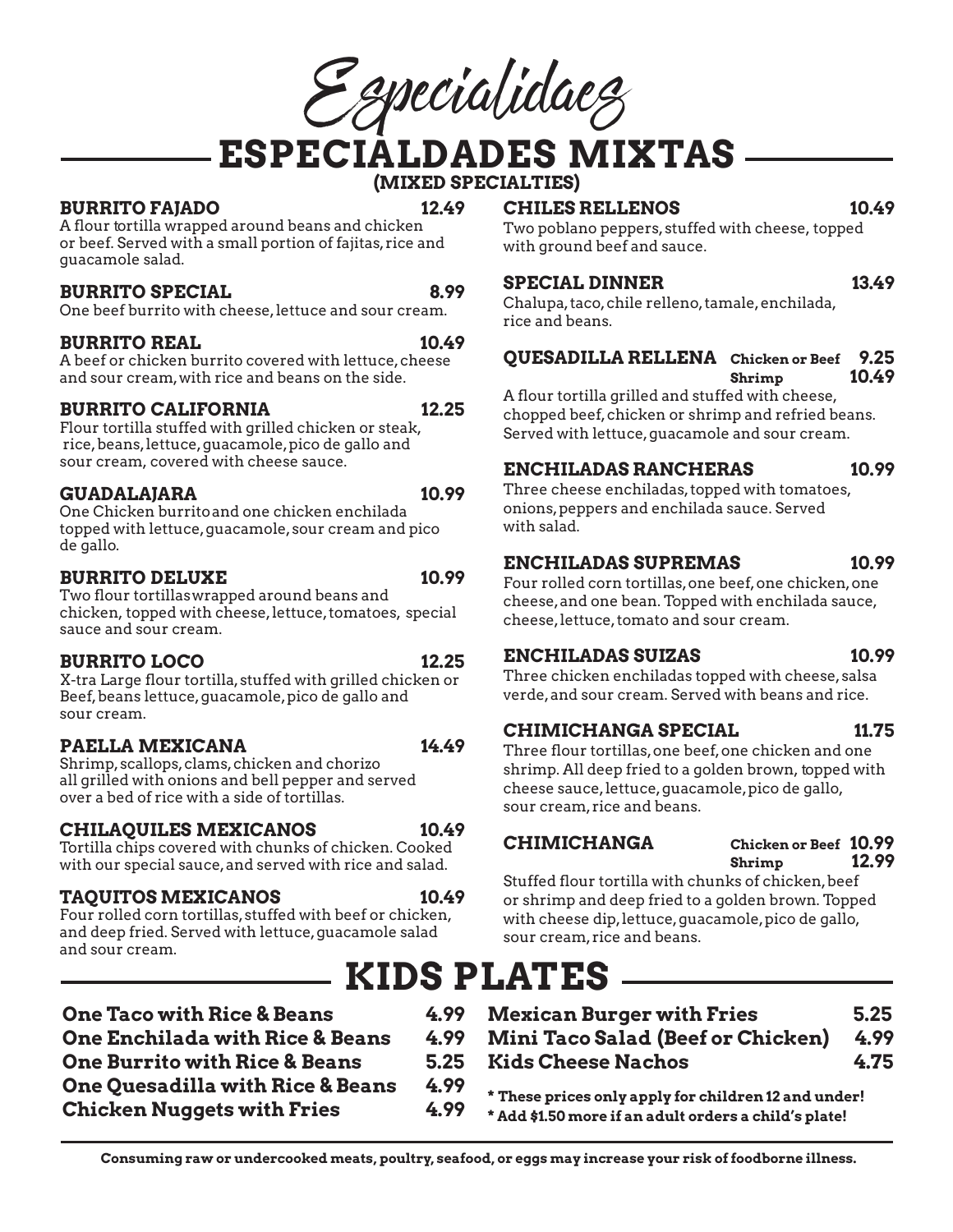## *De SayuMO* Available 11:00 a.m. - 3:00 p.m. Every Day!<br>Modification to dishes on lunch menu will be an extra charge.

**Modification to dishes on lunch menu will be an extra charge.**

## **LUNCH MENU**

**TACO 6.49** A crisp corn tortilla, stuffed with your choice of meat, lettuce, and cheese, plus rice and beans.

#### **ENCHILADA 6.49**

Soft corn tortilla stuffed with your choice of meat or cheese with enchilada sauce on top, plus rice and beans.

#### **CHILE RELLENO 7.25**

One poblano pepper stuffed with cheese and topped with a special sauce, plus rice and beans.

#### **TOSTADA 6.49**

A flat crisp tortilla covered with beef, lettuce, cheese, tomatoes, and sour cream.

#### **CHALUPA 6.49**

A flat corn tortilla covered with beans, lettuce, cheese, tomatoes, and guacamole.

#### **TOSTAGUAC 6.49**

A flat crisp tortilla covered with refried beans, ground beef, cheese sauce, lettuce, tomatoes, cheese and guacamole.

### **HUEVOS CON CHORIZO 9.25**

Scrambled eggs with our special spicy Mexican sausage, rice and beans.

#### **GRILLED CHICKEN WITH RICE 8.49**

Grilled chicken strips over a bed of rice and covered with cheese dip. Served with guacamole salad.

#### **HAWAIIAN CHICKEN 8.49**

Grilled chicken breast cooked with pineapple and mushrooms and covered with cheese dip. Served with rice and beans.

#### **CHICKEN SALSA VERDE 8.49**

Grilled chicken breast strips cooked and covered with cheese sauce and our delicious salsa verde (green sauce). Served with rice.

#### POLLO LA HA 8.49

Grilled chicken breast cooked with onions, tomatoes, bell peppers, mushrooms and zucchini. Served with rice and beans.

## **LUNCH SPECIALTIES**

#### **TAQUITOS MEXICANOS 8.99**

Two corn tortillas wrapped around your choice of shredded chicken or beef, then deep fried to a golden brown and topped with lettuce, tomtatoes, guacamole and sour cream. Served with rice and beans.

| <b>SPECIAL LUNCH #1</b> |  | 7.99 |
|-------------------------|--|------|
| $\sim$ $\sim$           |  |      |

Chile relleno, taco, beans, and guacamole salad.

#### **SPECIAL LUNCH #2 7.99**

One burrito, Mexican rice and refried beans.

#### **SPECIAL LUNCH #3 7.99**

One bean burrito, cheese enchilada, and Mexican rice.

#### **BURRITO REAL 8.99**

A large flour tortilla filled with seasoned ground beef or chicken. Topped with lettuce, tomatoes, sour cream and cheese. Served with Mexican rice and refried beans.

#### **BURRITO CALIFORNIA 8.99**

A large flour tortilla filled with grilled chicken or steak, rice, beans, lettuce, guacamole, pico de gallo, and sour cream, covered with cheese sauce.

**Consuming raw or undercooked meats, poultry, seafood, or eggs may increase your risk of foodborne illness.**

### **SPEEDY GONZALEZ 7.25**

One taco, one enchilada, choice of rice or beans.

### TACO SALAD 2.49

A crispy flour tortilla with melted cheese sauce. Topped with chicken or beef, lettuce, tomatoes, cheese and sour cream.

### **TACO SALAD FAJITA 8.99**

A crispy flour tortilla with melted cheese sauce. Filled with your choice of chicken or steak; with sautéed onions, bell peppers, tomatoes; covered with lettuce, cheese, sour cream and guacamole.

#### **CHIMICHANGA 8.99**

A flour tortilla with your choice of chunks of beef or chicken, then deep fried to a golden brown. Topped with cheese dip, lettuce, sour cream, guacamole, pico de gallo. Served with Mexican rice and refried beans.

### **DESAYUNO RANCHERO 10.25**

Grilled steak with an over easy egg topped with ranchero sauce. Served with beans, salad, sliced jalapeños and tortillas.

### **FAJITAS 9.49**

We use our special recipe to cook tender strips of marinated chicken breast or beef skirt steak. Served with sautéed onions, bell pepper and tomatoes, rice, beans and salad.